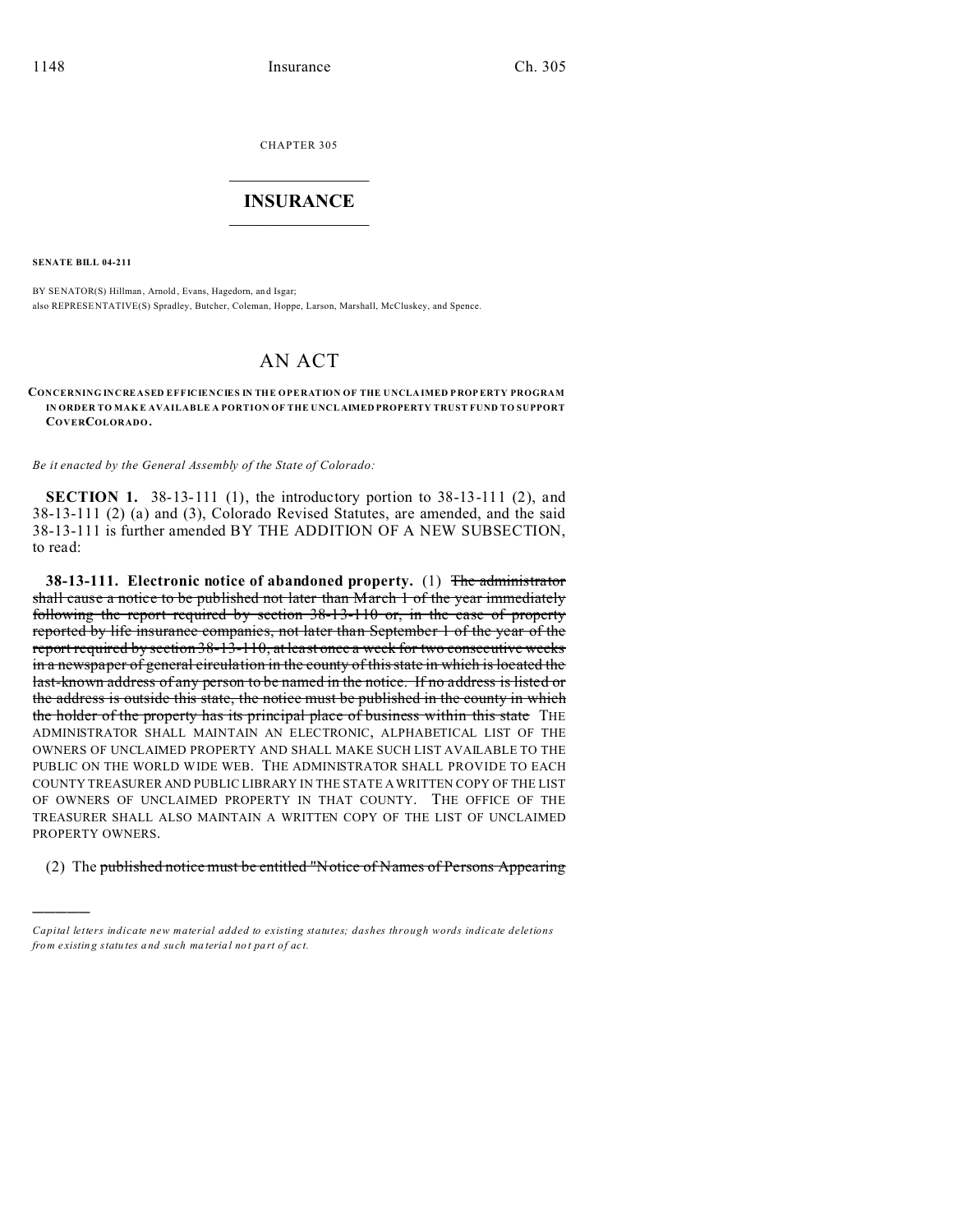#### Ch. 305 Insurance 1149

to be Owners of Abandoned Property" and must contain ELECTRONIC, ALPHABETICAL LIST OF THE NAMES OF OWNERS OF UNCLAIMED PROPERTY MAINTAINED PURSUANT TO SUBSECTION (1) OF THIS SECTION SHALL INCLUDE THE FOLLOWING INFORMATION:

(a) The names in alphabetical order and last-known addresses, if any, of persons listed in the report and entitled to notice within the county as specified in subsection (1) of this section;

(3) The administrator is not required to publish notice regarding any items valued at less than fifty dollars unless the administrator considers such publication to be in the public interest.

(7) THE ADMINISTRATOR SHALL LIMIT THE AMOUNT OF MONEYS EXPENDED FOR PUBLICATION AND NECESSARY CORRESPONDENCE PURSUANT TO THIS SECTION TO NOT MORE THAN TWO PERCENT OF THE PREVIOUS YEAR'S PAID CLAIMS FROM THE UNCLAIMED PROPERTY TRUST FUND CREATED IN SECTION 38-13-116.5.

**SECTION 2.** 38-13-116.5 (1) (b) and (1) (c), Colorado Revised Statutes, are amended, and the said 38-13-116.5 is further amended BY THE ADDITION OF A NEW SUBSECTION, to read:

**38-13-116.5. Unclaimed property trust fund - creation - payments - interest - appropriations - records - rules.** (1) (b) Except as provided in subsections (2), and  $(2.5)$ , AND  $(2.7)$  of this section, the principal of the trust fund shall not be expended except to pay claims made pursuant to this article. Moneys comprising the principal of the trust fund that are credited to or expended from such trust fund shall NOT constitute fiscal year spending of the state for purposes of section 20 of article X of the state constitution and such moneys shall be deemed custodial funds that are not subject to appropriation by the general assembly.

(c) All interest derived from the deposit and investment of moneys in the trust fund shall be credited to the CoverColorado cash fund established in section  $10-8-530(2)$ , C.R.S., and shall be subject to appropriation by the general assembly for the purposes of part 5 of article 8 of title 10, C.R.S. TRUST FUND.

(2.7) (a) SUBJECT TO THE PROVISIONS OF PARAGRAPH (b) OF THIS SUBSECTION (2.7), ON AND AFTER THE EFFECTIVE DATE OF THIS SUBSECTION (2.7), THE STATE TREASURER SHALL TRANSMIT TO COVERCOLORADO THE AMOUNT EQUAL TO THE PRINCIPAL AND INTEREST IN THE TRUST FUND MINUS:

(I) THE CLAIMS PAID PURSUANT TO THIS ARTICLE FOR EACH FISCAL YEAR;

(II) THE RESERVE AMOUNT NECESSARY TO PAY ANTICIPATED CLAIMS; AND

(III) PUBLICATION AND CORRESPONDENCE EXPENSES PURSUANT TO SECTION 38-13-111 (7).

(b) IF, BASED ON THE DETERMINATION OF THE AMOUNT NECESSARY BY THE BOARD OF COVERCOLORADO PURSUANT TO SECTION 10-8-530 (1.3), C.R.S., AND SUBSTANTIATED BY THE ACTUARIAL EVALUATIONS REQUIRED PURSUANT TO SECTION 10-8-530 (1.5) (c), C.R.S., THE BOARD OF COVERCOLORADO DETERMINES THAT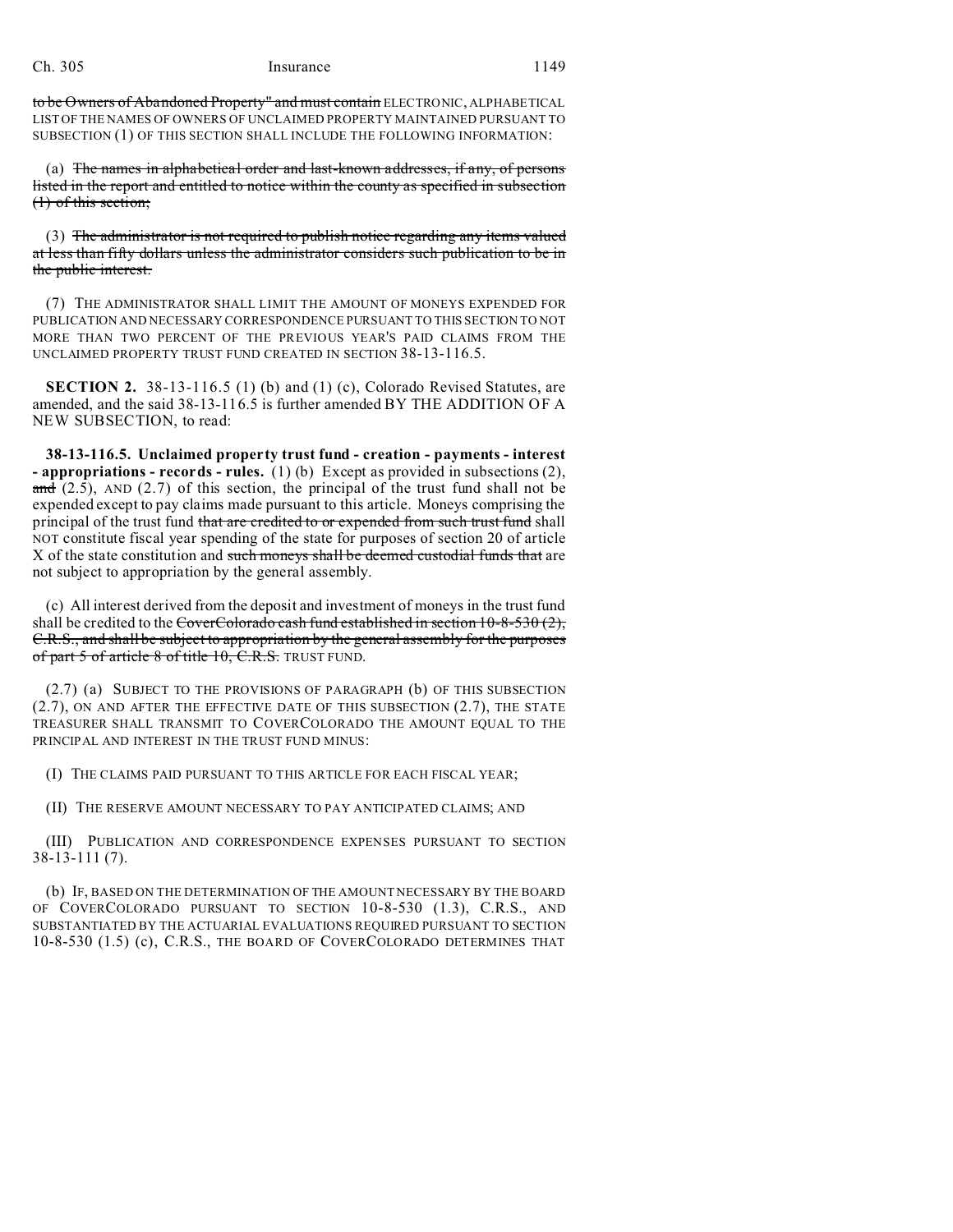## 1150 Insurance Ch. 305

COVERCOLORADO REQUIRES ONLY A PORTION OF THE MONEYS AVAILABLE PURSUANT TO PARAGRAPH (a) OF THIS SUBSECTION (2.7), THE STATE TREASURER SHALL ONLY TRANSMIT THE PORTION REQUIRED PURSUANT TO SECTION 10-8-530 (1.3), C.R.S.

(c) THE TREASURER SHALL REPORT TO THE GENERAL ASSEMBLY ANNUALLY ANY TRANSMISSION OF MONEYS TO COVERCOLORADO PURSUANT TO THIS SUBSECTION  $(2.7).$ 

(d) THE TREASURER MAY PROMULGATE RULES PURSUANT TO ARTICLE 4 OF TITLE 24, C.R.S., CONCERNING THE TIME FRAME FOR THE TRANSMITTAL OF MONEYS TO COVERCOLORADO PURSUANT TO THIS SUBSECTION (2.7).

**SECTION 3.** 10-8-530 (1) (a), (1.5) (c), (2), and (4), Colorado Revised Statutes, are amended, and the said 10-8-530 is further amended BY THE ADDITION OF A NEW SUBSECTION, to read:

**10-8-530. Funding of program - repeal.** (1) The program shall be funded by the following:

(a) Moneys credited TRANSMITTED pursuant to section  $38-13-116.5$  (1) (e) (2.7), C.R.S.;

(1.3) THE BOARD SHALL REPORT TO THE STATE TREASURER ANNUALLY, BASED ON THE PROJECTED OPERATING REVENUES OF THE PROGRAM, COMBINED WITH THE PROJECTED CASH BALANCE OF ALL PROGRAM ACCOUNTS, IF THE PROGRAM'S MONEYS WILL NOT BE ADEQUATE OVER THE NEXT TWENTY-FOUR-MONTH PERIOD TO PROVIDE FOR THE PROJECTED CLAIMS, ADMINISTRATIVE EXPENSES, RESERVES FOR CLAIMS INCURRED BUT NOT REPORTED, AND SURPLUS EQUAL TO TEN PERCENT OF PROJECTED ANNUAL CLAIMS. THE REPORT SHALL BE SUBSTANTIATED BY THE ACTUARIAL EVALUATIONS REQUIRED BY PARAGRAPH (c) OF SUBSECTION (1.5) OF THIS SECTION. BASED ON THIS REPORT, THE STATE TREASURER SHALL TRANSMIT TO THE BOARD THE AMOUNT NECESSARY TO MEET THE PROJECTED CLAIMS, ADMINISTRATIVE EXPENSES, RESERVES FOR CLAIMS INCURRED BUT NOT REPORTED, AND SURPLUS EQUAL TO TEN PERCENT OFPROJECTED ANNUAL CLAIMS, PURSUANT TO AND WITHIN THE LIMITATIONS OF SECTION 38-13-116.5 (2.7), C.R.S. THE MONEYS TRANSMITTED BY THE STATE TREASURER SHALL BE USED TO PAY THE ADMINISTRATIVE EXPENSES AND THE LOSSES RELATED TO ELIGIBLE INDIVIDUALS. NO PART OF THE MONEYS TRANSMITTED BY THE STATE TREASURER SHALL BE USED TO PAY FOR THE ADMINISTRATIVE EXPENSES OR LOSSES OF ANY DEPENDENTS WHO HAVE CHOSEN COVERAGE UNDER THE PROGRAM.

 $(1.5)$  (c) Prior to notice of the first assessment to be paid by insurers, and prior to an increase in the amount of the assessment pursuant to this subsection  $(1.5)$ , AND PRIOR TO SUBMISSION OF A REQUEST FOR MONEYS FROM THE UNCLAIMED PROPERTY TRUST FUND PURSUANT TO SUBSECTION (1.3) OF THIS SECTION, the board shall obtain at least two actuarial evaluations of the amount of the assessment OR FOR THE REQUEST OF TRANSFER OF MONEYS FROM THE UNCLAIMED PROPERTY TRUST FUND.

(2) Funds collected pursuant to paragraph (a) of subsection (1) of this section shall be transmitted to the state treasurer, who shall credit the same to the CoverColorado cash fund, which fund is hereby created in the state treasury. The moneys in the fund are hereby subject to annual appropriation by the general assembly for the purposes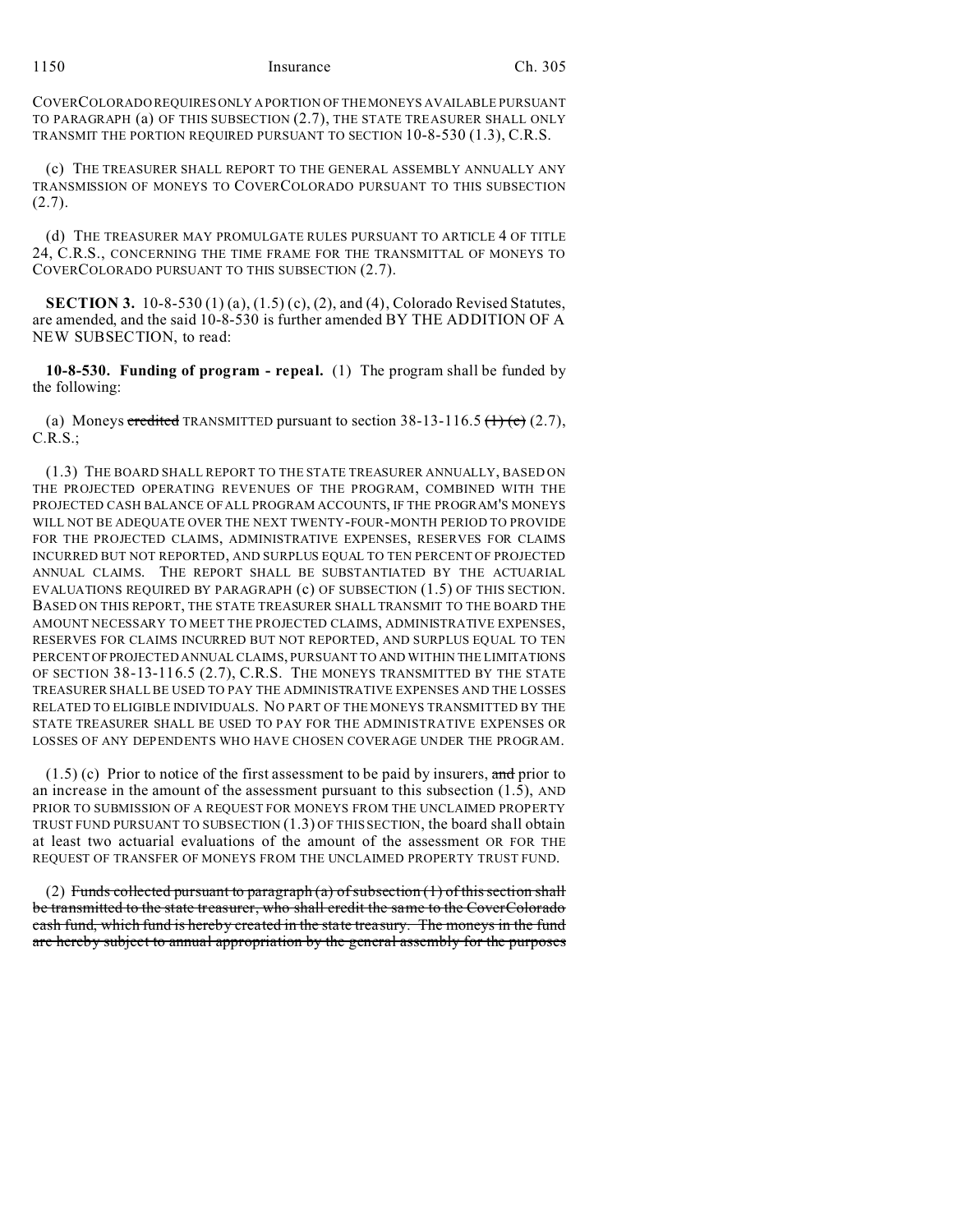## Ch. 305 Insurance 1151

of this part 5, including payment of administrative expenses, funding of the losses of the program, and maintenance of such reserves as may be required by the commissioner. All moneys, including interest earned on the investment or deposit of moneys in the CoverColorado cash fund, shall remain in the fund and shall not revert to the general fund of the state at the end of any fiscal year.

(4) (a) Any special fees assessed shall be collected by and deposited into the accounts of the program, for use as provided in subsection (1.5) of this section. Any funds MONEYS that are not immediately needed to pay expenses and losses shall be invested as determined by the board in accordance with investment guidelines set forth in its plan of operation.

(b) ANY MONEYS RECEIVED FROM THE TREASURER PURSUANT TO PARAGRAPH (a) OF SUBSECTION (1) OF THIS SECTION SHALL BE COLLECTED BY AND DEPOSITED INTO THE ACCOUNTS OF THE PROGRAM FOR THE USES PROVIDED IN SUBSECTION (1.3) OF THIS SECTION. ANY MONEYS THAT ARE NOT IMMEDIATELY NEEDED TO PAY EXPENSES AND LOSSES SHALL BE INVESTED AS DETERMINED BY THE BOARD IN ACCORDANCE WITH THE INVESTMENT GUIDELINES SET FORTH IN ITS PLAN OF OPERATION.

(c) (I) THE EXECUTIVE DIRECTOR OF THE PROGRAM SHALL REPORT ANNUALLY TO THE JOINT BUDGET COMMITTEE CONCERNING THE RECEIPT AND EXPENDITURE OF MONEYS IN THE ACCOUNTS OF THE PROGRAM.

(II) THE REPORTING REQUIREMENT PURSUANT TO THIS PARAGRAPH (c) SHALL BE EXEMPT FROM THE THIRD-YEAR REVIEW BY THE GENERAL ASSEMBLY PURSUANT TO SECTION 24-1-136, C.R.S.

(d) ANY MONEYS IN THE COVERCOLORADO CASH FUND AS OF THE EFFECTIVE DATE OF THIS PARAGRAPH (d) SHALL BE COLLECTED BY AND DEPOSITED INTO THE ACCOUNTS OF THE PROGRAM TO BE USED FOR THE ADMINISTRATION OF THE PROGRAM.

**SECTION 4.** 10-8-530 (1.5) (a), Colorado Revised Statutes, as amended by House Bill 04-1206, enacted at the Second Regular Session of the Sixty-fourth General Assembly, is amended to read:

**10-8-530. Funding of program - rules - repeal.** (1.5) (a) The program may assess against insurers such special fees as may be reasonable and necessary for the operation of the program. The special fees shall be assessed on a prospective, per capita basis, with the amount of the special fee assessed to each insurer equal to the number of Colorado lives insured by the insurer under a policy issued and delivered in the state of Colorado, multiplied by the per capita assessment. Special fees shall be assessed only when it is determined by the board that the projected operating revenues of the program, combined with the projected cash balance of the CoverColorado cash fund and the balance of any funds held or invested by the board or the administering carrier, including THAT THE AMOUNTS AVAILABLE TO BE TRANSFERRED TO THE PROGRAM PURSUANT TO PARAGRAPH (a) OF SUBSECTION (1) OF THIS SECTION AND contributions received pursuant to the premium tax credit allocation provisions of section 10-8-534, will not be adequate over the next twelve-month TWENTY-FOUR-MONTH period to provide for the projected claims, administrative expenses, reserves for claims incurred but not reported, and surplus equal to ten percent of projected claims. All special fees collected shall be used to